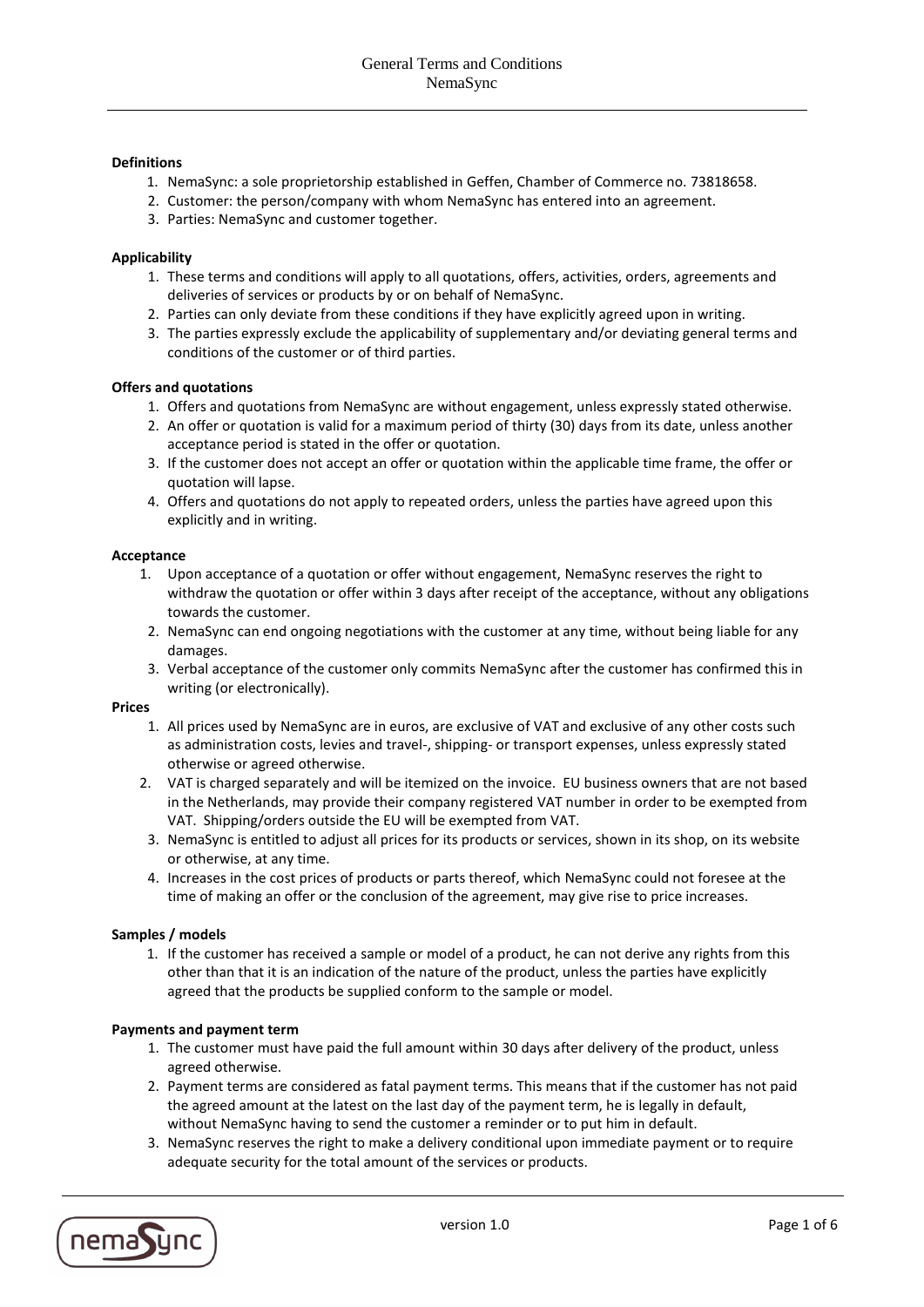## **Consequences of late payment**

- 1. If the customer does not pay within the agreed term, NemaSync is entitled to charge an interest of 1% per month from the day the customer is in default, whereby a part of a month is counted for a whole month.
- 2. When the customer is in default, he is also due to extrajudicial collection costs and may be obliged to pay any compensation to NemaSync.
- 3. The collection costs are calculated on the basis of the Reimbursement for extrajudicial collection costs.
- 4. If the customer does not pay on time, NemaSync may suspend its obligations until the customer has met his payment obligation.
- 5. In the event of liquidation, bankruptcy, attachment or suspension of payment on behalf of the customer, the claims of NemaSync on the customer are immediately due and payable.
- 6. If the customer refuses to cooperate with the performance of the agreement by NemaSync, he is still obliged to pay the agreed price to NemaSync.

#### **Right of recovery of goods**

- 1. As soon as the customer is in default, NemaSync is entitled to invoke the right of recovery with regard to the unpaid products delivered to the customer.
- 2. NemaSync invokes the right of recovery by means of a written or electronic announcement.
- 3. As soon as the customer has been informed of the claimed right of recovery, the customer must immediately return the products concerned to NemaSync, unless the parties agree to make other arrangements about this.
- 4. The costs for the collection or return of the products are at the expense of the customer.

## **Suspension of obligations by the customer**

1. The customer waives the right to suspend the fulfillment of any obligation arising from this agreement.

#### **Right of retention**

- 1. NemaSync can appeal to his right of retention of title and in that case retain the products sold by NemaSync to the customer until the customer has paid all outstanding invoices with regard to NemaSync, unless the customer has provided sufficient security for these payments.
- 2. The right of retention of title also applies on the basis of previous agreements from which the customer still owes payments to NemaSync.
- 3. NemaSync is never liable for any damage that the customer may suffer as a result of using his right of retention of title.

#### **Settlement**

1. The customer waives his right to settle any debt to NemaSync with any claim on NemaSync.

#### **Retention of title**

- 1. NemaSync remains the owner of all delivered products until the customer has fully complied with all its payment obligations with regard to NemaSync under whatever agreement with NemaSync including of claims regarding the shortcomings in the performance.
- 2. Until then, NemaSync can invoke its retention of title and take back the goods.
- 3. Before the property is transferred to the customer, the customer may not pledge, sell, dispose of or otherwise encumber the products.
- 4. If NemaSync invokes its retention of title, the agreement will be dissolved and NemaSync has the right to claim compensation, lost profits and interest.

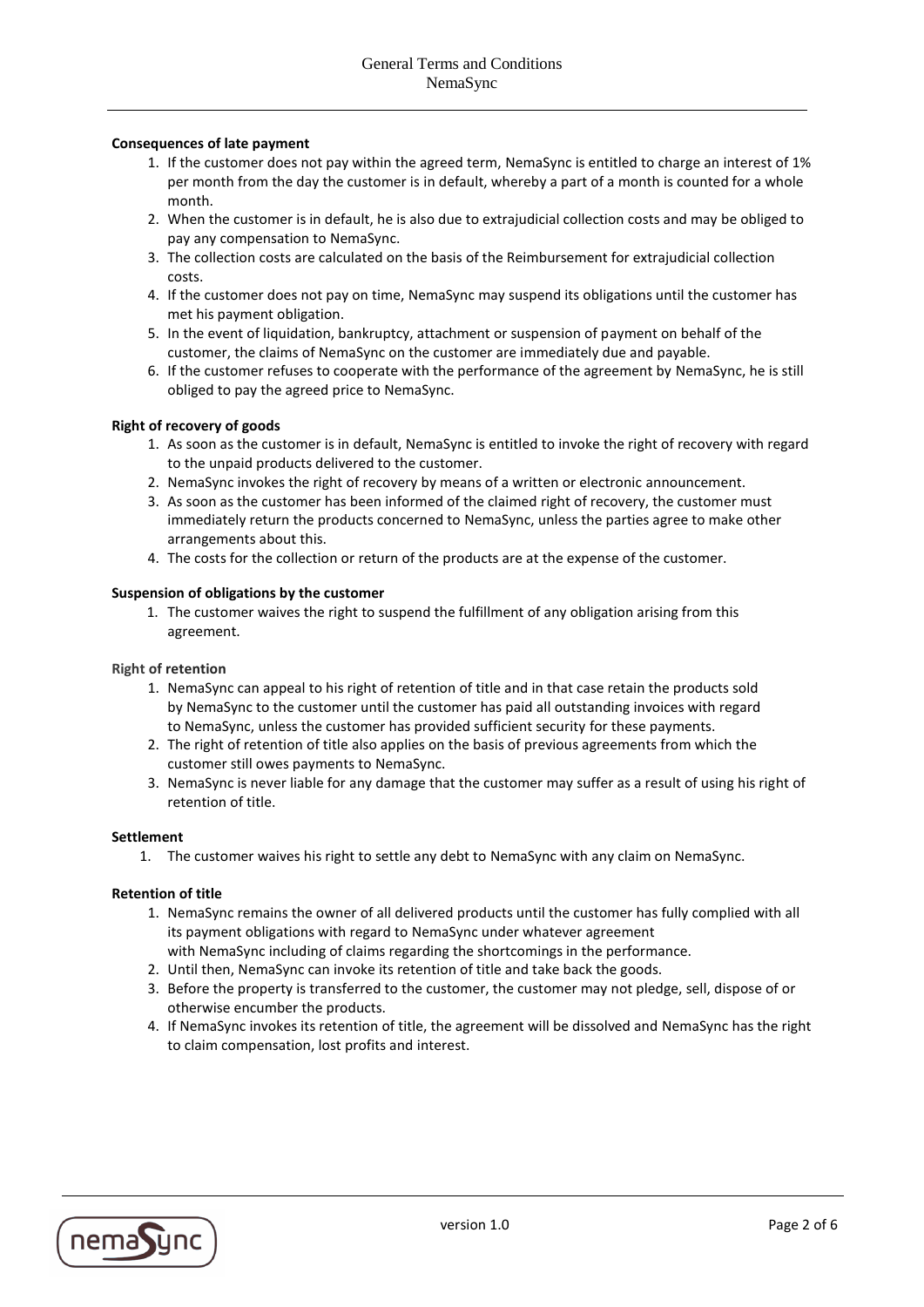## **Delivery**

- 1. Delivery takes place while stocks last.
- 2. Delivery of products ordered takes place at the address indicated by the customer.
- 3. If the agreed price is not paid on time, NemaSync has the right to suspend its obligations until the agreed price is fully paid.
- 4. In the event of late payment, the customer is automatically in default, and hereby he can not object to late delivery by NemaSync.

## **Delivery period**

- 1. Any delivery period specified by NemaSync is indicative and does not give the customer the right to dissolution or compensation if this period is not met with, unless the parties have expressly agreed otherwise in writing.
- 2. The delivery period starts after the customer has signed the agreement, or issued a formal purchase order to NemaSync and is confirmed in writing or electronically by NemaSync to the customer.
- 3. Exceeding the specified delivery period does not entitle the customer to compensation or the right to terminate the contract, unless NemaSync cannot deliver within 30 days after the agreed upon original delivery date, or if the parties have agreed upon otherwise.

## **Actual delivery**

1. The customer must ensure that the actual delivery of the products ordered by him can take place in time.

## **Transport costs**

1. Transport costs are on behalf of the customer, unless the parties have agreed upon otherwise.

## **Packaging and shipping**

- 1. If the package of a delivered product is opened or damaged, the customer must have a note drawn up by the forwarder or delivery person before receiving the product. In the absence of which NemaSync may not be held liable for any damage.
- 2. If the customer himself takes care of the transport of a product, he must report any visible damage to products or the packaging prior to the transport from NemaSync, failing which NemaSync cannot be held liable for any damage, unless the parties have agreed upon otherwise.

#### **Guarantee**

- 1. The warranty relating to products only applies to defects caused by faulty manufacture, construction or material.
- 2. The warranty does not apply in the event of normal wear and tear and damage resulting from accidents, changes made to the product, negligence or improper use by the customer, or when the cause of the defect can not clearly be established.
- 3. The risk of loss, damage or theft of the products that are the subject of an agreement between the parties, will pass on to the customer when these products are legally and/or factually delivered, at least are in the power of the customer or of a third party who receives the product for the benefit of the customer.

# **Cancellation of the contract for an indefinite period of time**

1. The customer can terminate an agreement that has been concluded for an indefinite period at any time with due observance of a notice period of 6 calendar months, or if the parties have agreed upon otherwise.

#### **Indemnity**

1. The customer indemnifies NemaSync against all third-party claims that are related to the products and/or services supplied by NemaSync.

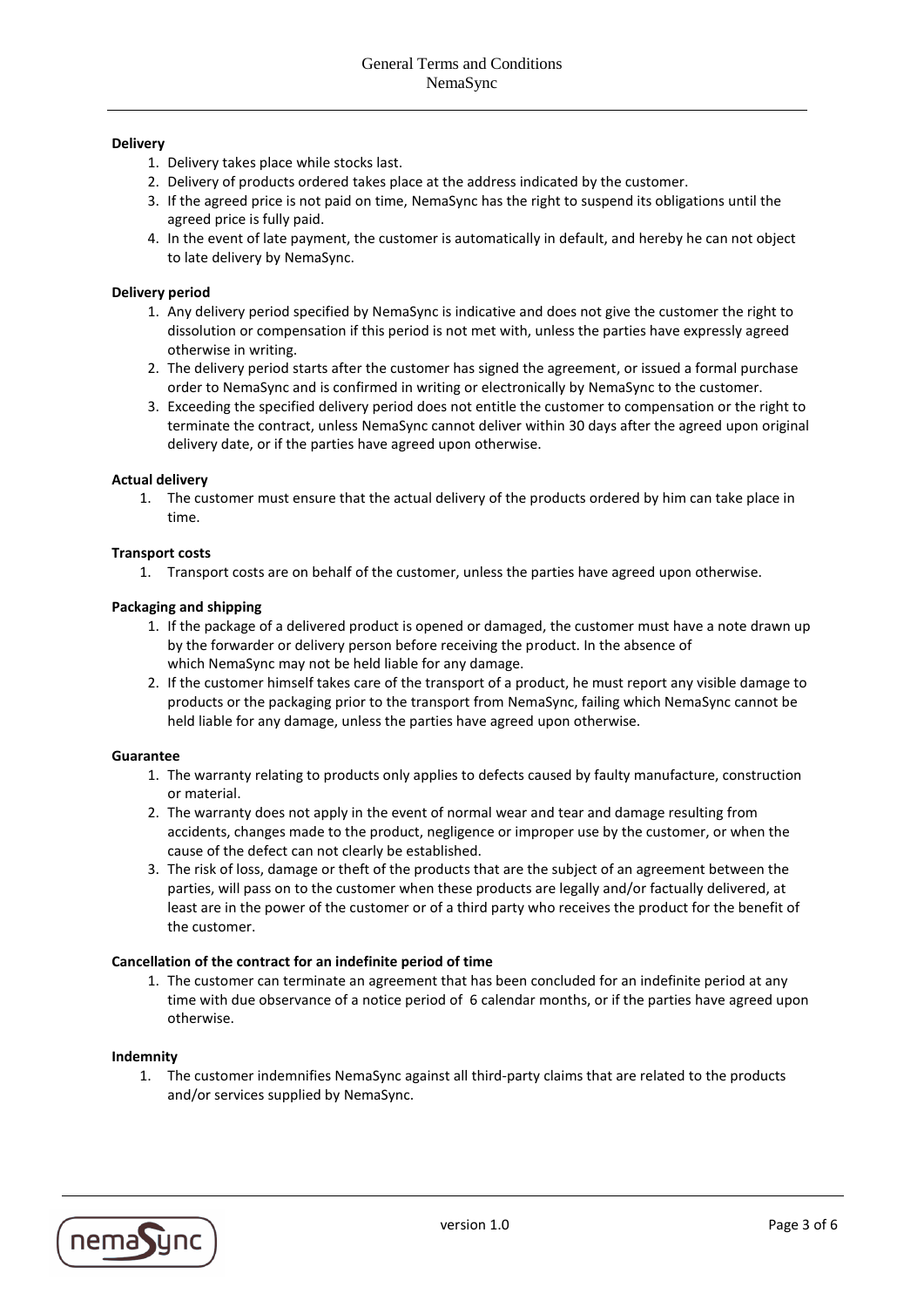## **Complaints**

- 1. The customer must examine a product or service provided by NemaSync as soon as possible for possible shortcomings.
- 2. If a delivered product or service does not comply with what the customer could reasonably expect from the agreement, the customer must inform NemaSync of this as soon as possible, but in any case within 1 month after the discovery of the shortcomings.
- 3. The customer gives a detailed description as possible of the shortcomings, so that NemaSync is able to respond adequately.
- 4. The customer must demonstrate that the complaint relates to an agreement between the parties.
- 5. If a complaint relates to ongoing work, this can in any case not lead to NemaSync being forced to perform other work than has been agreed.

## **Giving notice**

- 1. The customer must provide any notice of default to NemaSync in writing.
- 2. It is the responsibility of the customer that a notice of default actually reaches NemaSync (in time).

## **Joint and several Customer liabilities**

1. If NemaSync enters into an agreement with several customers, each of them shall be jointly and severally liable for the full amounts due to NemaSync under that agreement.

# **Liability of NemaSync**

- 1. NemaSync is only liable for any damage the customer suffers if and insofar as this damage is caused by intent or gross negligence.
- 2. If NemaSync is liable for any damage, it is only liable for direct damages that results from or is related to the execution of an agreement.
- 3. NemaSync is never liable for indirect damages, such as consequential loss, lost profit, lost savings or damage to third parties.
- 4. If NemaSync is liable, its liability is limited to the amount paid by a closed (professional) liability insurance and in the absence of (full) payment by an insurance company of the damages the amount of the liability is limited to the (part of the) invoice to which the liability relates.
- 5. All images, photos, colors, drawings, descriptions on the website or made available otherwise are only indicative and are only approximate and can not lead to any compensation and/or (partial) dissolution of the agreement and/or suspension of any obligation.

#### **Expiry period**

1. Every right of the customer to compensation from NemaSync shall, in any case, expire within 12 months after the event from which the liability arises directly or indirectly. This does not exclude the provisions in article 6:89 of the Dutch Civil Code.

#### **Dissolution**

- 1. The customer has the right to dissolve the agreement if NemaSync imputably fails in the fulfillment of his obligations, unless this shortcoming does not justify termination due to its special nature or because it is of minor significance.
- 2. If the fulfillment of the obligations by NemaSync is not permanent or temporarily impossible, dissolution can only take place after NemaSync is in default.
- 3. NemaSync has the right to dissolve the agreement with the customer, if the customer does not fully or timely fulfill his obligations under the agreement, or if circumstances give NemaSync good grounds to fear that the customer will not be able to fulfill his obligations properly.

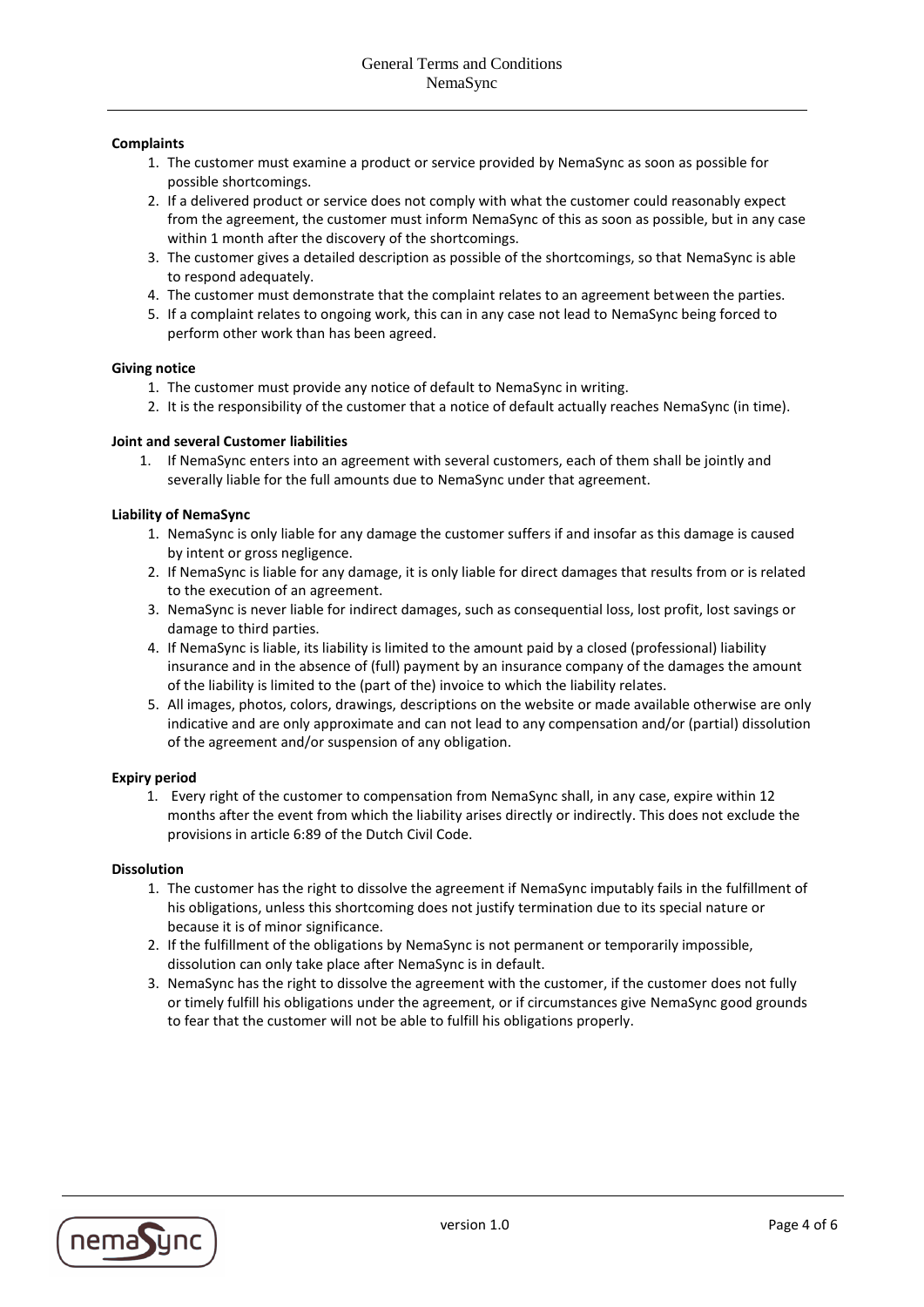## **Force majeure**

- 1. In addition to the provisions of article 6:75 Dutch Civil Code, a shortcoming of NemaSync in the fulfillment of any obligation to the customer cannot be attributed to NemaSync in any situation independent of the will of NemaSync, when the fulfillment of its obligations towards the customer is prevented in whole or in part or when the fulfillment of its obligations cannot reasonably be required from NemaSync .
- 2. The force majeure situation referred to in paragraph 1 is also applicable but not limited to: state of emergency (such as civil war, insurrection, riots, natural disasters, etc.); defaults and force majeure of suppliers, deliverymen or other third parties; unexpected disturbances of power, electricity, internet, computer or telecoms; computer viruses, strikes, government measures, unforeseen transport problems, bad weather conditions and work stoppages.
- 3. If a situation of force majeure arises as a result of which NemaSync cannot fulfill one or more obligations towards the customer, these obligations will be suspended until NemaSync can comply with it.
- 4. From the moment that a force majeure situation has lasted at least 30 calendar days, both parties may dissolve the agreement in writing in whole or in part.
- 5. NemaSync does not owe any (damage) compensation in a situation of force majeure, even if it has obtained any advantages as a result of the force majeure situation.

## **Intellectual Property rights**

- 1. All intellectual property rights, including copyright, on work or products provided by NemaSync, including – but not exclusively– the hardware, the software, or other results of Services or Products provided by NemaSync or her supplier(s), are held by NemaSync, or her supplier(s) respectively. These rights are not transferable, unless otherwise agreed upon in writing.
- 2. When the customer has fulfilled all his obligations under the Agreement with NemaSync, the customer obtains an exclusive license to use the result of the Agreement as far as the use is in accordance with the purpose that was agreed upon. When there are no Agreements about the purpose, then the license to the use of the result of the Agreement will be limited to the established intentions, which existed at the time the Agreement was entered. These intentions must have been made known to NemaSync before the Agreement was entered.
- 3. The Customer is not entitled to use the result of the Agreement in ways beyond the limitations of the Agreement or in ways other than those in the Agreement without prior written permission from NemaSync. In situations where there is use beyond the limitations set forward in the Agreement, or in ways other than those described in the Agreement, including, but not limited to, amendments, garbling or affecting the preliminary or final results of the Assignment, NemaSync is entitled to a compensation for infringement on its rights.
- 4. NemaSync remains entitled, even after a transfer of rights, to use the result of the Agreement for its own publicity or promotional purposes, respecting the rights of third parties and its customers.

#### **General Provisions**

- 1. Unless agreed otherwise, NemaSync will be entitled at its option, whether including a logo or otherwise, to list the Customer as a reference on its website.
- 2. If and insofar as there is any inconsistency between these General Terms and Conditions and an Agreement, the provisions of the Agreement will apply.

# **Changes in the general terms and conditions**

- 1. NemaSync is entitled to amend or supplement these general terms and conditions.
- 2. Changes of minor importance can be made at any time.
- 3. Major changes in content will be discussed by NemaSync with the customer in advance as much as possible.